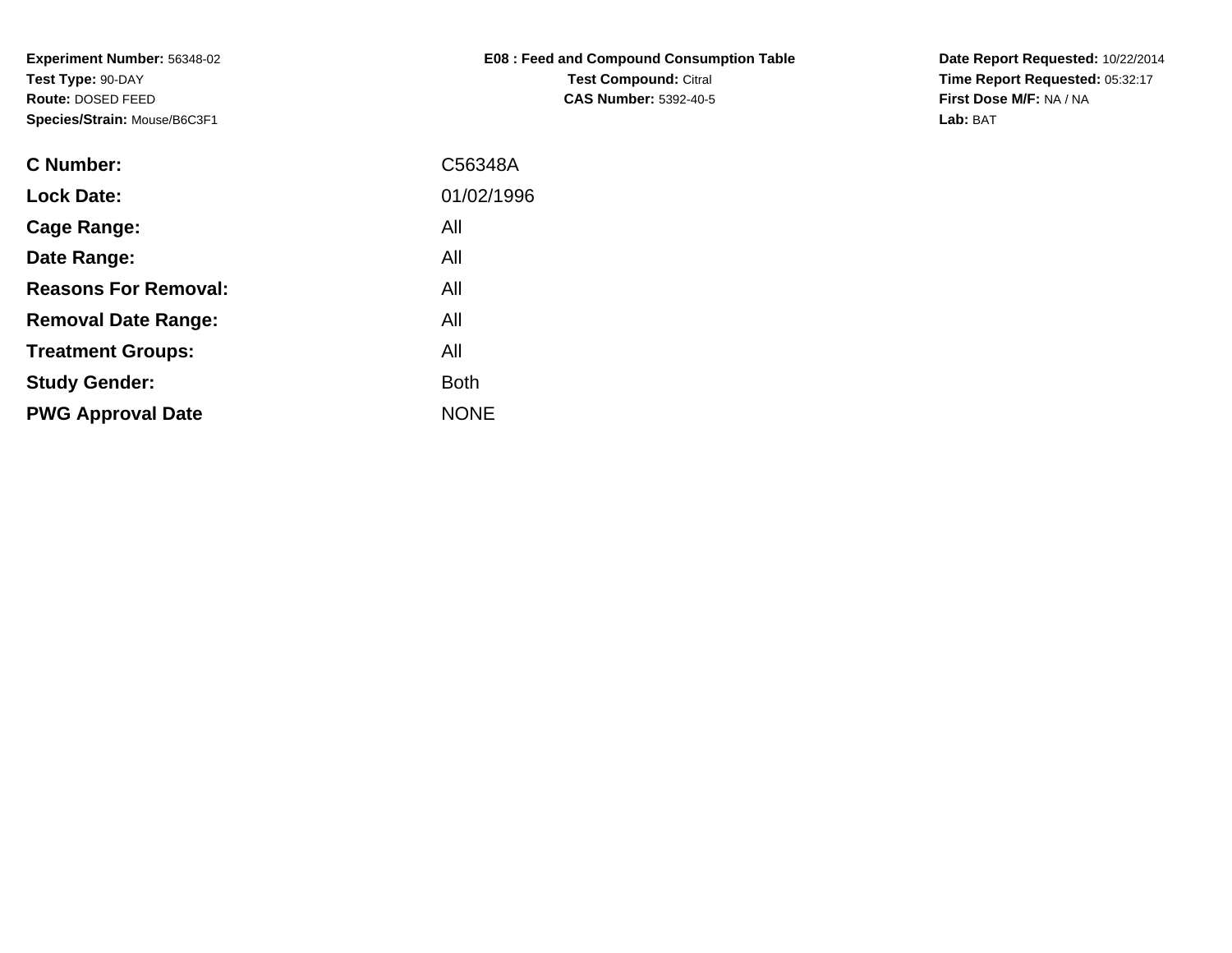### **E08 : Feed and Compound Consumption TableTest Compound:** Citral **CAS Number:** 5392-40-5

**Date Report Requested:** 10/22/2014 **Time Report Requested:** 05:32:17**First Dose M/F:** NA / NA**Lab:** BAT

### **MALE**

| week |                      |                     | <b>UNTREAT CONTROL</b> |                          |                             |                     | <b>VEHICLE CONTROL</b> |                          | 3900 PPM |                      |                     |                      |                   |                      |                     |  |
|------|----------------------|---------------------|------------------------|--------------------------|-----------------------------|---------------------|------------------------|--------------------------|----------|----------------------|---------------------|----------------------|-------------------|----------------------|---------------------|--|
|      | DAILY<br><b>FEED</b> | <b>FEED</b><br>hour | <b>BODY</b><br>WT(g)   | <b>NUM</b><br><b>WTS</b> | <b>DAILY</b><br><b>FEED</b> | <b>FEED</b><br>hour | <b>BODY</b><br>WT(g)   | <b>NUM</b><br><b>WTS</b> |          | DAILY<br><b>FEED</b> | <b>FEED</b><br>hour | <b>BODY</b><br>WT(g) | <b>NUM</b><br>WTS | DOSE/<br><b>CTRL</b> | DOSE/<br><b>DAY</b> |  |
|      |                      |                     | 20.3                   | 10                       |                             |                     | 20.6                   | 10                       |          |                      |                     | 20.3                 | 10                |                      |                     |  |
| 2    | 4.2                  | 1640                | 20.3                   | 10                       | 4.4                         | 1640                | 22.1                   | 10                       |          | 4.6                  | 1650                | 20.2                 | 10                | 1.07                 | 2846.5              |  |
| 3    | 4.5                  | 1670                | 21.9                   | 10                       | 4.5                         | 1670                | 23.1                   | 10                       |          | 4.4                  | 1670                | 20.6                 | 10                | 0.98                 | 2669.9              |  |
| 4    | 4.3                  | 1700                | 23.2                   | 10                       | 4.6                         | 1685                | 24.3                   | 10                       |          | 4.7                  | 1700                | 21.8                 | 10                | 1.06                 | 2695.0              |  |
| 5    | 4.4                  | 1660                | 24.2                   | 10                       | 4.5                         | 1675                | 25.1                   | 10                       |          | 4.7                  | 1660                | 22.5                 | 10                | 1.06                 | 2611.1              |  |
| 6    | 4.4                  | 1675                | 24.6                   | 10                       | 4.4                         | 1675                | 26.4                   | 10                       |          | 5.0                  | 1680                | 23.6                 | 10                | 1.14                 | 2648.3              |  |
|      | 4.4                  | 1680                | 26.1                   | 10                       | 4.5                         | 1680                | 27.5                   | 10                       |          | 4.9                  | 1680                | 24.7                 | 10                | 1.10                 | 2479.8              |  |
| 8    | 4.4                  | 1680                | 26.5                   | 10                       | 4.5                         | 1680                | 28.0                   | 10                       |          | 4.7                  | 1680                | 25.1                 | 10                | 1.06                 | 2340.6              |  |
| 9    | 4.4                  | 1680                | 27.5                   | 10                       | 4.6                         | 1680                | 29.3                   | 10                       |          | 5.1                  | 1680                | 26.0                 | 10                | 1.13                 | 2451.9              |  |
| 10   | 4.3                  | 1680                | 28.0                   | 10                       | 4.4                         | 1680                | 29.8                   | 10                       |          | 4.7                  | 1680                | 26.4                 | 10                | 1.08                 | 2225.4              |  |
| 11   | 4.6                  | 1676                | 29.1                   | 10                       | 4.4                         | 1680                | 30.8                   | 10                       |          | 4.6                  | 1680                | 26.2                 | 10                | 1.02                 | 2194.7              |  |
| 12   | 4.3                  | 1680                | 29.7                   | 10                       | 4.6                         | 1680                | 31.9                   | 10                       |          | 4.9                  | 1680                | 27.3                 | 10                | 1.10                 | 2243.6              |  |
| 13   | 4.3                  | 1685                | 30.7                   | 10                       | 4.6                         | 1680                | 33.2                   | 10                       |          | 4.5                  | 1680                | 28.1                 | 10                | 1.01                 | 2001.8              |  |
| 14   | 4.5                  | 1900                |                        |                          | 4.5                         | 1899                |                        |                          |          | 5.0                  | 1895                |                      |                   | 1.11                 |                     |  |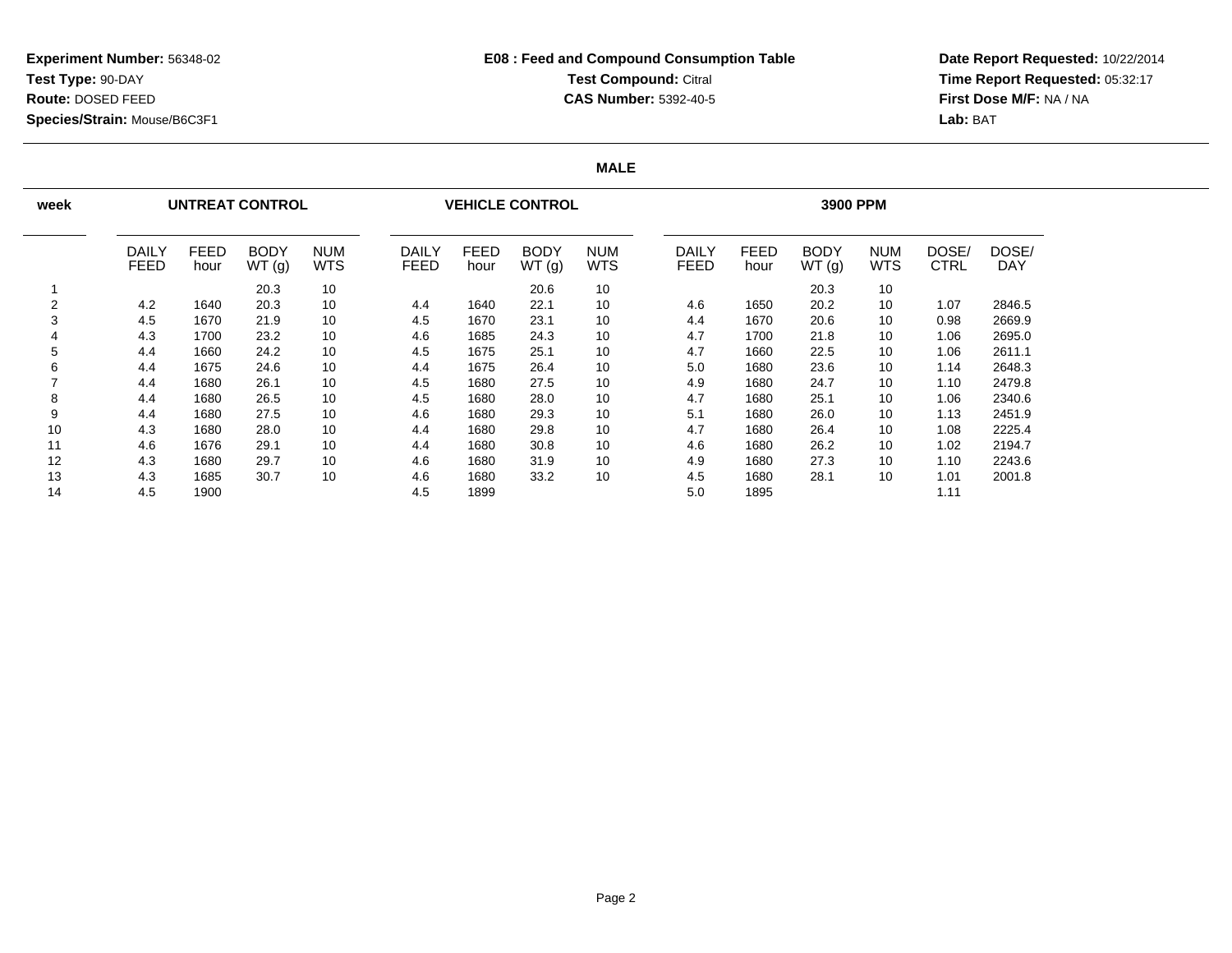## **E08 : Feed and Compound Consumption TableTest Compound: Citral CAS Number:** 5392-40-5

**Date Report Requested:** 10/22/2014 **Time Report Requested:** 05:32:17**First Dose M/F:** NA / NA**Lab:** BAT

### **MALE**

| week           |                             |                     | <b>7800 PPM</b>      |                          |                      |              | 15600<br><b>PPM</b>         |                     |                      |                          |                      |                     |  |  |
|----------------|-----------------------------|---------------------|----------------------|--------------------------|----------------------|--------------|-----------------------------|---------------------|----------------------|--------------------------|----------------------|---------------------|--|--|
|                | <b>DAILY</b><br><b>FEED</b> | <b>FEED</b><br>hour | <b>BODY</b><br>WT(g) | <b>NUM</b><br><b>WTS</b> | DOSE/<br><b>CTRL</b> | DOSE/<br>DAY | <b>DAILY</b><br><b>FEED</b> | <b>FEED</b><br>hour | <b>BODY</b><br>WT(g) | <b>NUM</b><br><b>WTS</b> | DOSE/<br><b>CTRL</b> | DOSE/<br><b>DAY</b> |  |  |
|                |                             |                     | 20.3                 | 10                       |                      |              |                             |                     | 20.0                 | 10                       |                      |                     |  |  |
| $\overline{2}$ | 4.3                         | 1650                | 19.3                 | 10                       | 1.00                 | 5569.9       | 4.0                         | 1658                | 16.5                 | 10                       | 0.93                 | 12121.2             |  |  |
| 3              | 4.9                         | 1670                | 19.5                 | 10                       | 1.09                 | 6282.1       | 5.0                         | 1680                | 16.9                 | 10                       | 1.11                 | 14792.9             |  |  |
| 4              | 5.5                         | 1686                | 20.3                 | 10                       | 1.24                 | 6773.4       | 5.1                         | 1680                | 17.6                 | 10                       | 1.15                 | 14488.6             |  |  |
| 5              | 5.3                         | 1670                | 21.2                 | 10                       | 1.19                 | 6250.0       | 4.7                         | 1674                | 17.5                 | 10                       | 1.06                 | 13428.6             |  |  |
| 6              | 5.9                         | 1680                | 21.8                 | 10                       | 1.34                 | 6766.1       | 5.2                         | 1675                | 18.1                 | 10                       | 1.18                 | 14364.6             |  |  |
|                | 5.6                         | 1680                | 22.7                 | 10                       | 1.26                 | 6167.4       | 4.9                         | 1680                | 18.5                 | 10                       | 1.10                 | 13243.2             |  |  |
| 8              | 5.5                         | 1680                | 23.1                 | 10                       | 1.24                 | 5952.4       | 4.8                         | 1680                | 18.3                 | 10                       | 1.08                 | 13114.8             |  |  |
| 9              | 5.9                         | 1685                | 23.7                 | 10                       | 1.31                 | 6223.6       | 5.8                         | 1690                | 18.4                 | 10                       | 1.29                 | 15760.9             |  |  |
| 10             | 6.1                         | 1685                | 24.3                 | 10                       | 1.40                 | 6275.7       | 5.7                         | 1680                | 19.5                 | 10                       | 1.31                 | 14615.4             |  |  |
| 11             | 5.5                         | 1675                | 24.4                 | 10                       | 1.22                 | 5635.2       | 5.8                         | 1680                | 20.0                 | 10                       | 1.29                 | 14500.0             |  |  |
| 12             | 5.5                         | 1675                | 25.1                 | 10                       | 1.24                 | 5478.1       | 6.3                         | 1680                | 20.1                 | 10                       | 1.42                 | 15671.6             |  |  |
| 13             | 5.7                         | 1680                | 25.5                 | 10                       | 1.28                 | 5588.2       | 6.2                         | 1680                | 21.3                 | 10                       | 1.39                 | 14554.0             |  |  |
| 14             | 5.9                         | 1894                |                      |                          | 1.31                 |              | 6.3                         | 1880                |                      |                          | 1.40                 |                     |  |  |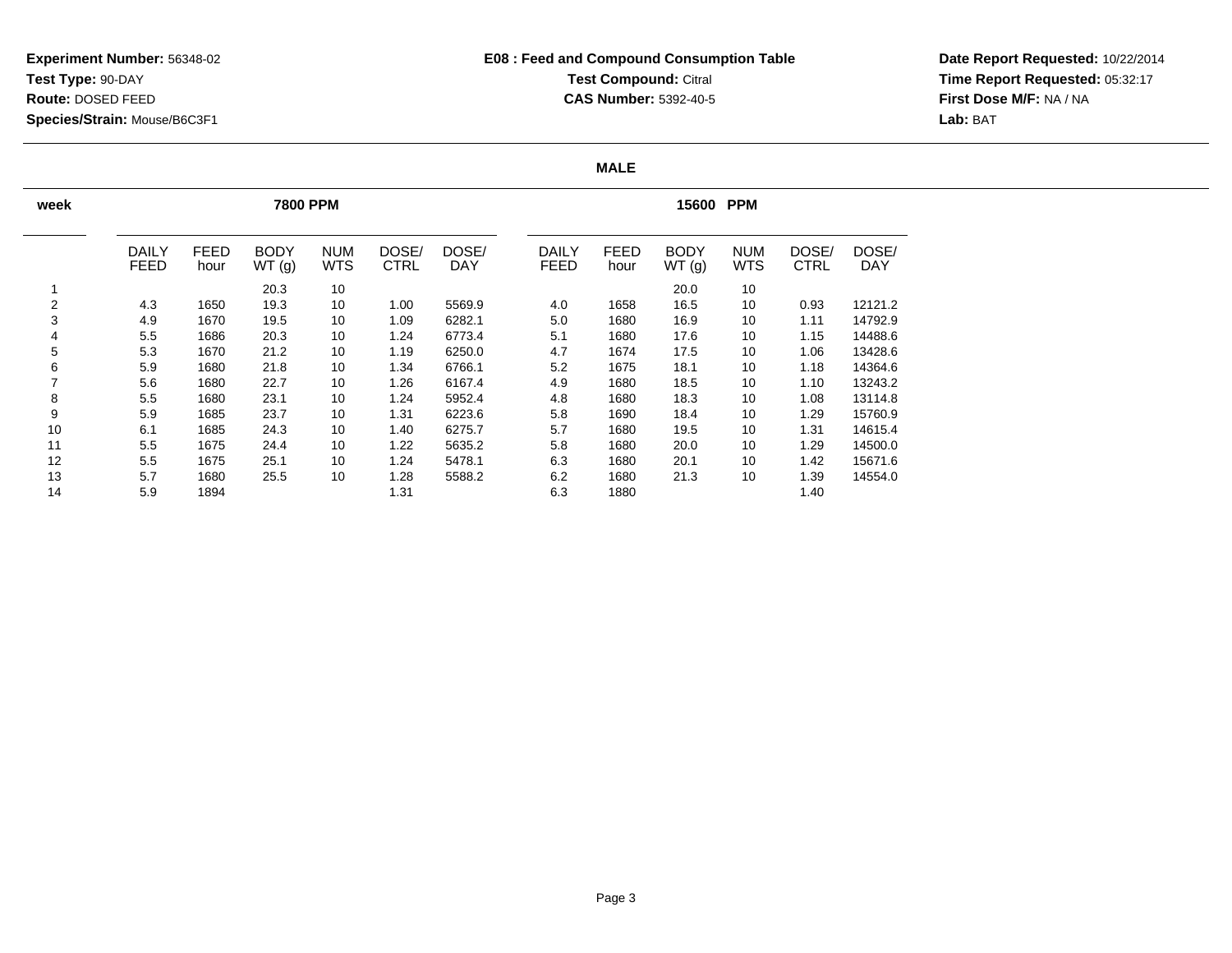# **E08 : Feed and Compound Consumption TableTest Compound: Citral CAS Number:** 5392-40-5

**Date Report Requested:** 10/22/2014 **Time Report Requested:** 05:32:17**First Dose M/F:** NA / NA**Lab:** BAT

### **MALE**

| week |               | 31300<br><b>PPM</b> |               |            |               |              |  |  |  |  |  |  |  |
|------|---------------|---------------------|---------------|------------|---------------|--------------|--|--|--|--|--|--|--|
|      | DAILY<br>FEED | FFFD<br>hour        | BODY<br>WT(g) | NUM<br>WTS | DOSE/<br>CTRL | DOSE/<br>DAY |  |  |  |  |  |  |  |
| 1    |               |                     | 19.8          | 10         |               |              |  |  |  |  |  |  |  |
| 2    | 4.8           | 1944                | 14.8          | 10         | 1.12          | 32432.4      |  |  |  |  |  |  |  |
| 3    | 4.5           | 1008                | 14.8          | 6          | 1.00          | 30405.4      |  |  |  |  |  |  |  |
| 4    | 5.3           | 1008                | 15.6          | 6          | 1.19          | 33974.4      |  |  |  |  |  |  |  |
| 5    | 4.7           | 1008                | 15.5          | 6          | 1.06          | 30322.6      |  |  |  |  |  |  |  |
| 6    | 5.3           | 1002                | 15.4          | 6          | 1.20          | 34415.6      |  |  |  |  |  |  |  |
| 7    | 4.6           | 1008                | 14.6          | 6          | 1.03          | 31506.8      |  |  |  |  |  |  |  |
| 8    | 5.0           | 1008                | 14.7          | 6          | 1.12          | 34013.6      |  |  |  |  |  |  |  |
| 9    | 5.3           | 1014                | 14.9          | 6          | 1.18          | 35570.5      |  |  |  |  |  |  |  |
| 10   | 5.5           | 1008                | 14.9          | 6          | 1.26          | 36912.8      |  |  |  |  |  |  |  |
| 11   | 5.3           | 1008                | 15.2          | 6          | 1.18          | 34868.4      |  |  |  |  |  |  |  |
| 12   | 5.6           | 1008                | 15.4          | 6          | 1.26          | 36363.6      |  |  |  |  |  |  |  |
| 13   | 5.1           | 1008                | 17.1          | 6          | 1.15          | 29824.6      |  |  |  |  |  |  |  |
| 14   | 6.2           | 1128                |               |            | 1.38          |              |  |  |  |  |  |  |  |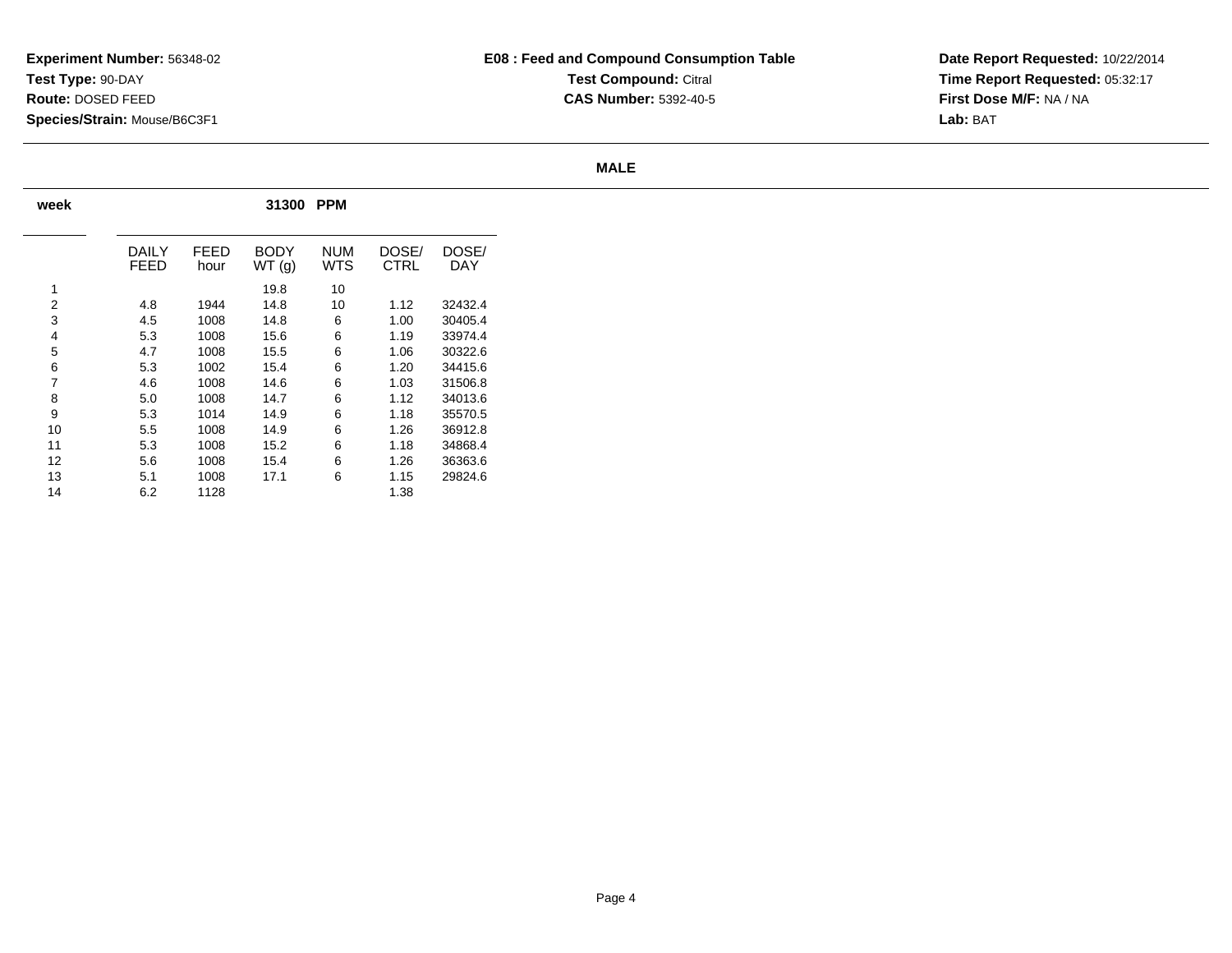**E08 : Feed and Compound Consumption TableTest Compound:** Citral **CAS Number:** 5392-40-5

\*\*\*END OF MALE DATA\*\*\*

**Date Report Requested:** 10/22/2014 **Time Report Requested:** 05:32:17**First Dose M/F:** NA / NA**Lab:** BAT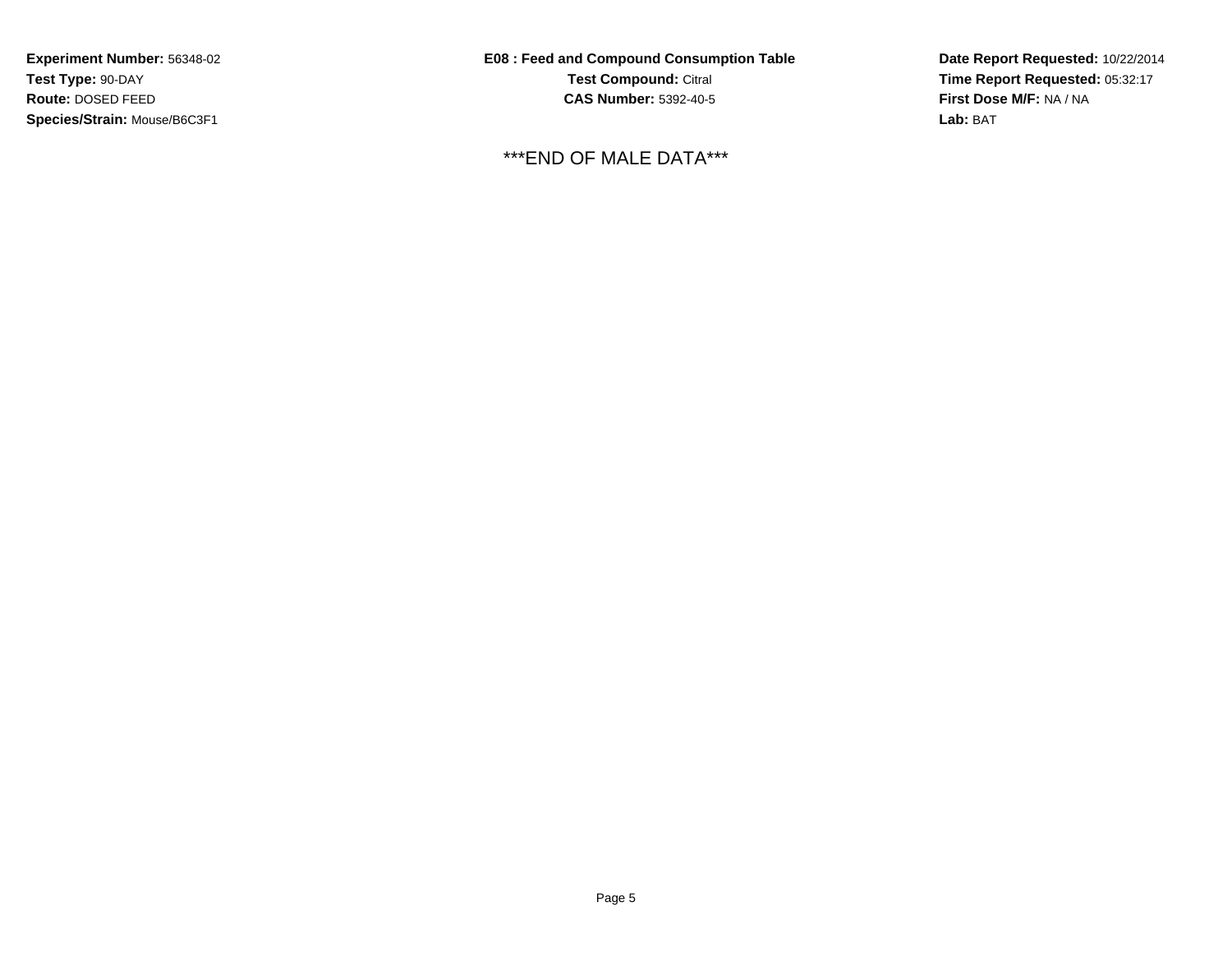### **E08 : Feed and Compound Consumption TableTest Compound: Citral CAS Number:** 5392-40-5

**Date Report Requested:** 10/22/2014 **Time Report Requested:** 05:32:17**First Dose M/F:** NA / NA**Lab:** BAT

#### **FEMALE**

| week |                      |                     | <b>UNTREAT CONTROL</b> |                          |                      |                     | <b>VEHICLE CONTROL</b> |                          | 3900 PPM                    |                     |               |                   |                      |                     |  |
|------|----------------------|---------------------|------------------------|--------------------------|----------------------|---------------------|------------------------|--------------------------|-----------------------------|---------------------|---------------|-------------------|----------------------|---------------------|--|
|      | DAILY<br><b>FEED</b> | <b>FEED</b><br>hour | <b>BODY</b><br>WT(g)   | <b>NUM</b><br><b>WTS</b> | DAILY<br><b>FEED</b> | <b>FEED</b><br>hour | <b>BODY</b><br>WT(g)   | <b>NUM</b><br><b>WTS</b> | <b>DAILY</b><br><b>FEED</b> | <b>FEED</b><br>hour | BODY<br>WT(g) | <b>NUM</b><br>WTS | DOSE/<br><b>CTRL</b> | DOSE/<br><b>DAY</b> |  |
|      | 3.4                  | 950                 | 16.8                   | 10                       | 3.5                  | 951                 | 16.4                   | 10                       | 3.3                         | 952                 | 16.6          | 10                | 0.96                 | 2484.9              |  |
| 2    | 3.9                  | 1679                | 17.9                   | 10                       | 3.9                  | 1679                | 17.8                   | 10                       | 3.7                         | 1680                | 17.5          | 10                | 0.95                 | 2642.9              |  |
| 3    | 4.6                  | 1628                | 19.5                   | 10                       | 4.7                  | 1627                | 19.2                   | 10                       | 4.7                         | 1627                | 18.9          | 10                | 1.01                 | 3108.5              |  |
| 4    | 4.5                  | 1690                | 20.6                   | 10                       | 4.5                  | 1689                | 20.3                   | 10                       | 4.5                         | 1691                | 19.4          | 10                | 1.00                 | 2899.5              |  |
| 5    | 4.2                  | 1696                | 21.9                   | 10                       | 3.9                  | 1695                | 21.5                   | 10                       | 4.3                         | 1696                | 20.3          | 10                | 1.06                 | 2647.8              |  |
| 6    | 4.0                  | 1707                | 22.6                   | 10                       | 3.6                  | 1707                | 22.7                   | 10                       | 4.4                         | 1707                | 21.3          | 10                | 1.16                 | 2582.2              |  |
|      | 3.9                  | 1654                | 23.6                   | 10                       | 3.4                  | 1656                | 23.7                   | 10                       | 4.5                         | 1654                | 22.2          | 10                | 1.23                 | 2533.8              |  |
| 8    | 3.9                  | 1680                | 24.3                   | 10                       | 3.9                  | 1679                | 24.9                   | 10                       | 4.5                         | 1679                | 22.7          | 10                | 1.15                 | 2478.0              |  |
| 9    | 4.1                  | 1706                | 24.9                   | 10                       | 3.6                  | 1705                | 25.2                   | 10                       | 4.5                         | 1704                | 22.6          | 10                | 1.17                 | 2488.9              |  |
| 10   | 4.4                  | 1681                | 26.6                   | 10                       | 3.7                  | 1682                | 26.7                   | 10                       | 4.7                         | 1680                | 24.1          | 10                | 1.16                 | 2437.8              |  |
| 11   | 4.0                  | 1653                | 27.3                   | 10                       | 3.8                  | 1653                | 27.6                   | 10                       | 4.9                         | 1654                | 24.7          | 10                | 1.26                 | 2479.8              |  |
| 12   | 3.9                  | 1681                | 27.6                   | 10                       | 3.5                  | 1679                | 27.7                   | 10                       | 4.5                         | 1681                | 25.4          | 10                | 1.22                 | 2214.6              |  |
| 13   | 4.2                  | 1650                | 29.8                   | 10                       | 3.7                  | 1649                | 29.8                   | 10                       | 4.5                         | 1650                | 26.1          | 10                | 1.14                 | 2155.2              |  |
| 14   | 3.7                  | 947                 |                        |                          | 3.7                  | 948                 |                        |                          | 5.1                         | 949                 |               |                   | 1.38                 |                     |  |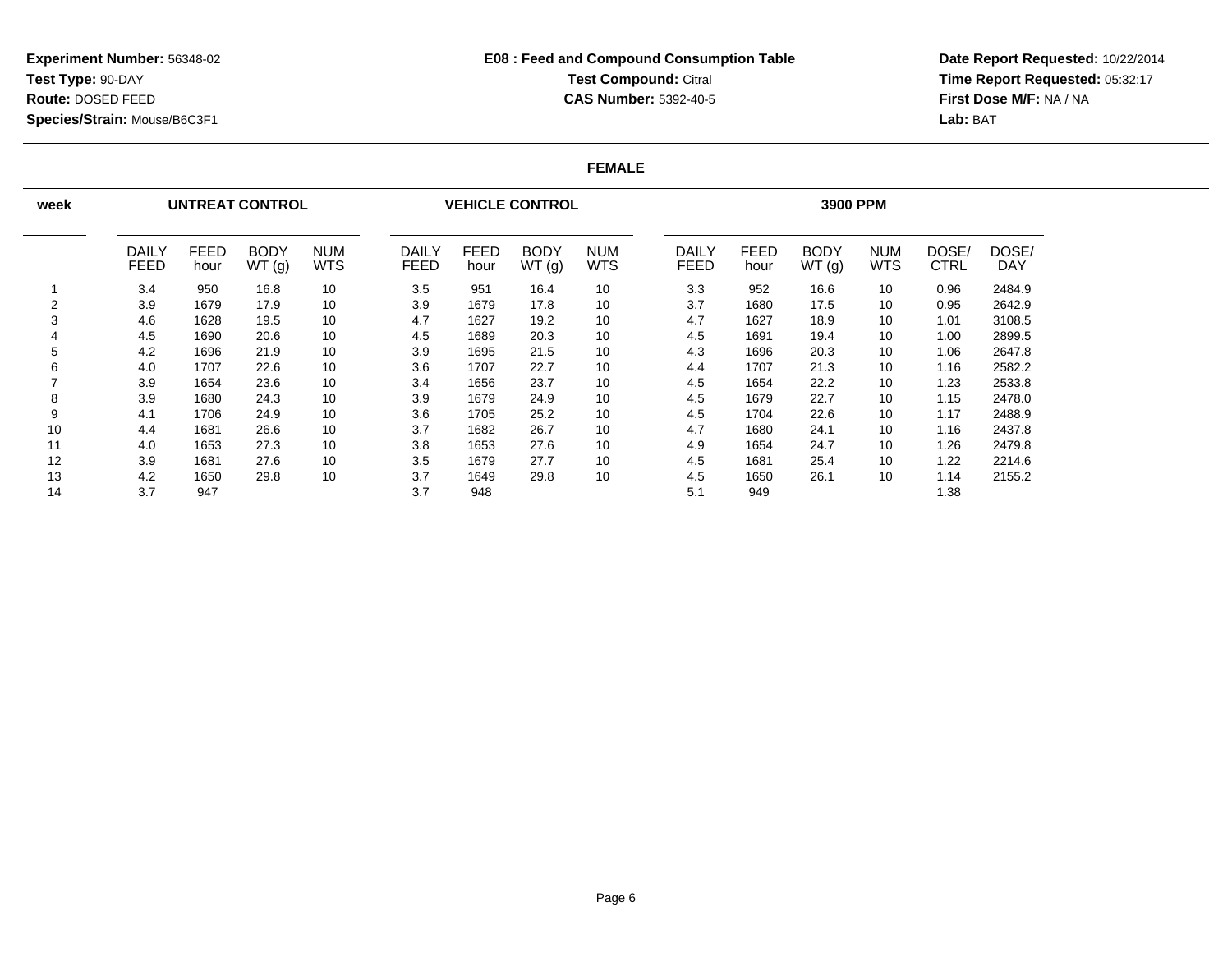### **E08 : Feed and Compound Consumption TableTest Compound: Citral CAS Number:** 5392-40-5

**Date Report Requested:** 10/22/2014 **Time Report Requested:** 05:32:17**First Dose M/F:** NA / NA**Lab:** BAT

#### **FEMALE**

| week |                      |                     | <b>7800 PPM</b>      |                          |                      | <b>PPM</b><br>15600 |                             |                     |                      |                          |                      |                     |
|------|----------------------|---------------------|----------------------|--------------------------|----------------------|---------------------|-----------------------------|---------------------|----------------------|--------------------------|----------------------|---------------------|
|      | DAILY<br><b>FEED</b> | <b>FEED</b><br>hour | <b>BODY</b><br>WT(g) | <b>NUM</b><br><b>WTS</b> | DOSE/<br><b>CTRL</b> | DOSE/<br><b>DAY</b> | <b>DAILY</b><br><b>FEED</b> | <b>FEED</b><br>hour | <b>BODY</b><br>WT(g) | <b>NUM</b><br><b>WTS</b> | DOSE/<br><b>CTRL</b> | DOSE/<br><b>DAY</b> |
|      | 2.3                  | 952                 | 17.0                 | 10                       | 0.67                 | 3382.4              | 2.3                         | 952                 | 16.8                 | 10                       | 0.67                 | 6845.2              |
| 2    | 3.6                  | 1680                | 15.9                 | 10                       | 0.92                 | 5660.4              | 3.7                         | 1678                | 13.5                 | 10                       | 0.95                 | 13703.7             |
| 3    | 4.9                  | 1626                | 17.0                 | 10                       | 1.05                 | 7205.9              | 5.3                         | 1629                | 14.3                 | 10                       | 1.14                 | 18531.5             |
| 4    | 4.6                  | 1691                | 17.4                 | 10                       | 1.02                 | 6609.2              | 4.9                         | 1689                | 14.7                 | 10                       | 1.09                 | 16666.7             |
| 5    | 4.3                  | 1694                | 18.4                 | 10                       | 1.06                 | 5842.4              | 4.6                         | 1695                | 15.0                 | 10                       | 1.14                 | 15333.3             |
| 6    | 4.6                  | 1707                | 18.2                 | 10                       | 1.21                 | 6318.7              | 4.1                         | 1709                | 15.2                 | 10                       | 1.08                 | 13486.8             |
| 7    | 4.7                  | 1655                | 19.0                 | 10                       | 1.29                 | 6184.2              | 4.3                         | 1655                | 15.3                 | 10                       | 1.18                 | 14052.3             |
| 8    | 4.5                  | 1680                | 19.8                 | 10                       | 1.15                 | 5681.8              | 4.7                         | 1678                | 15.6                 | 10                       | 1.21                 | 15064.1             |
| 9    | 4.7                  | 1704                | 19.9                 | 10                       | 1.22                 | 5904.5              | 4.4                         | 1705                | 16.1                 | 10                       | 1.14                 | 13664.6             |
| 10   | 5.1                  | 1682                | 19.8                 | 10                       | 1.26                 | 6439.4              | 4.3                         | 1681                | 16.9                 | 10                       | 1.06                 | 12721.9             |
| 11   | 5.1                  | 1653                | 20.7                 | 10                       | 1.31                 | 6159.4              | 4.4                         | 1653                | 16.9                 | 10                       | 1.13                 | 13017.8             |
| 12   | 5.1                  | 1680                | 20.6                 | 10                       | 1.38                 | 6189.3              | 4.7                         | 1682                | 17.1                 | 10                       | 1.27                 | 13742.7             |
| 13   | 5.4                  | 1649                | 21.2                 | 10                       | 1.37                 | 6367.9              | 4.7                         | 1649                | 18.2                 | 10                       | 1.19                 | 12912.1             |
| 14   | 6.4                  | 950                 |                      |                          | 1.73                 |                     | 6.5                         | 951                 |                      |                          | 1.76                 |                     |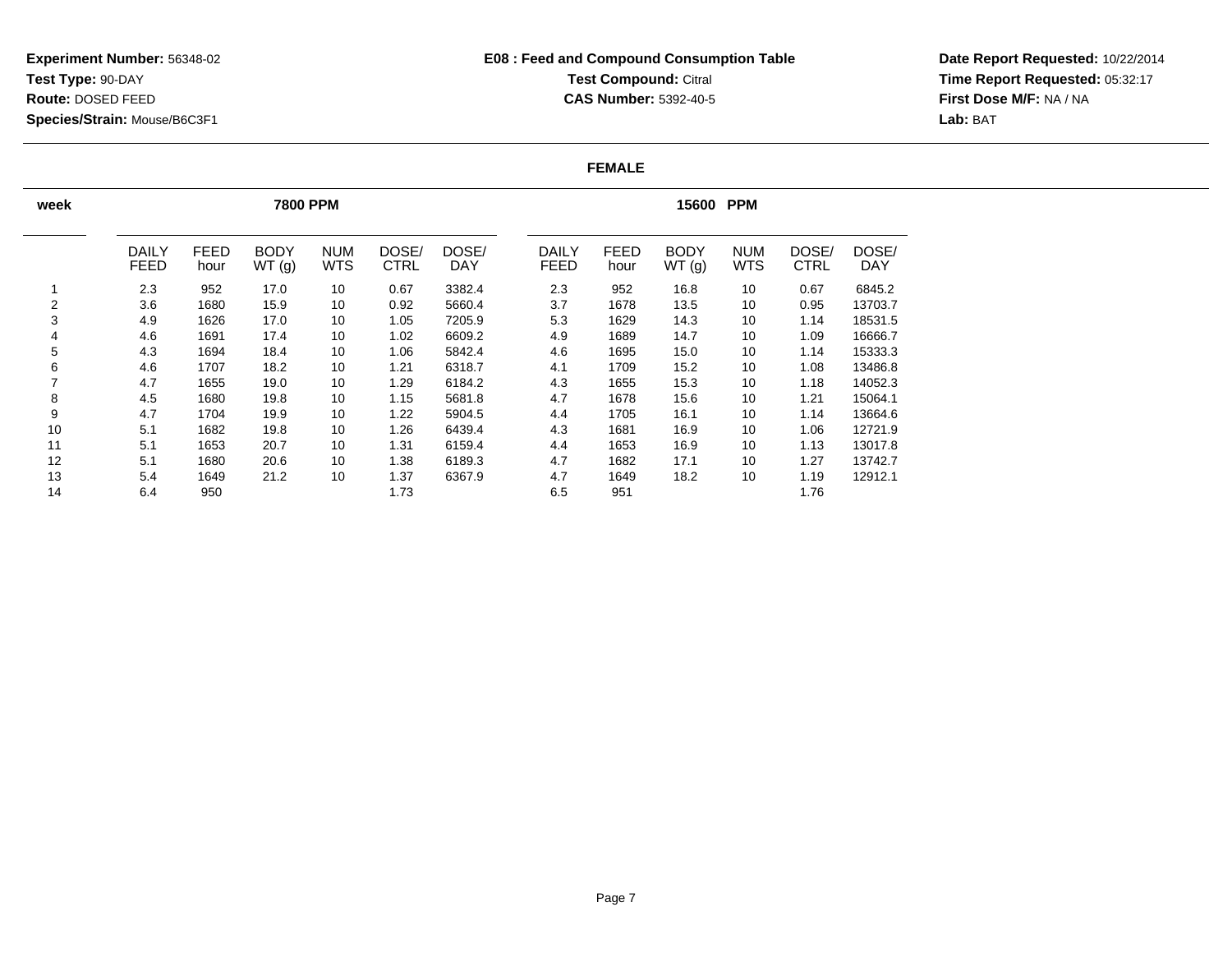## **E08 : Feed and Compound Consumption TableTest Compound: Citral CAS Number:** 5392-40-5

**Date Report Requested:** 10/22/2014 **Time Report Requested:** 05:32:17**First Dose M/F:** NA / NA**Lab:** BAT

#### **FEMALE**

| week           | 31300<br><b>PPM</b> |              |                      |            |               |              |  |  |  |  |  |  |  |  |
|----------------|---------------------|--------------|----------------------|------------|---------------|--------------|--|--|--|--|--|--|--|--|
|                | DAILY<br>FEED       | FFFD<br>hour | <b>BODY</b><br>WT(g) | NUM<br>WTS | DOSE/<br>CTRL | DOSE/<br>DAY |  |  |  |  |  |  |  |  |
| 1              | 2.1                 | 952          | 16.5                 | 10         | 0.61          | 12727.3      |  |  |  |  |  |  |  |  |
| 2              | 3.5                 | 1679         | 12.4                 | 10         | 0.90          | 28225.8      |  |  |  |  |  |  |  |  |
| 3              | 4.0                 | 1627         | 13.5                 | 10         | 0.86          | 29629.6      |  |  |  |  |  |  |  |  |
| $\overline{4}$ | 4.3                 | 1689         | 14.3                 | 10         | 0.96          | 30069.9      |  |  |  |  |  |  |  |  |
| 5              | 4.5                 | 1695         | 13.7                 | 10         | 1.11          | 32846.7      |  |  |  |  |  |  |  |  |
| 6              | 4.1                 | 1707         | 13.4                 | 10         | 1.08          | 30597.0      |  |  |  |  |  |  |  |  |
| 7              | 4.0                 | 1655         | 13.5                 | 10         | 1.10          | 29629.6      |  |  |  |  |  |  |  |  |
| 8              | 4.4                 | 1679         | 13.9                 | 10         | 1.13          | 31654.7      |  |  |  |  |  |  |  |  |
| 9              | 4.3                 | 1705         | 13.8                 | 10         | 1.12          | 31159.4      |  |  |  |  |  |  |  |  |
| 10             | 4.1                 | 1681         | 13.8                 | 10         | 1.01          | 29710.1      |  |  |  |  |  |  |  |  |
| 11             | 4.4                 | 1654         | 14.1                 | 10         | 1.13          | 31205.7      |  |  |  |  |  |  |  |  |
| 12             | 4.3                 | 1681         | 14.6                 | 10         | 1.16          | 29452.1      |  |  |  |  |  |  |  |  |
| 13             | 4.5                 | 1650         | 16.2                 | 10         | 1.14          | 27777.8      |  |  |  |  |  |  |  |  |
| 14             | 5.3                 | 954          |                      |            | 1.43          |              |  |  |  |  |  |  |  |  |